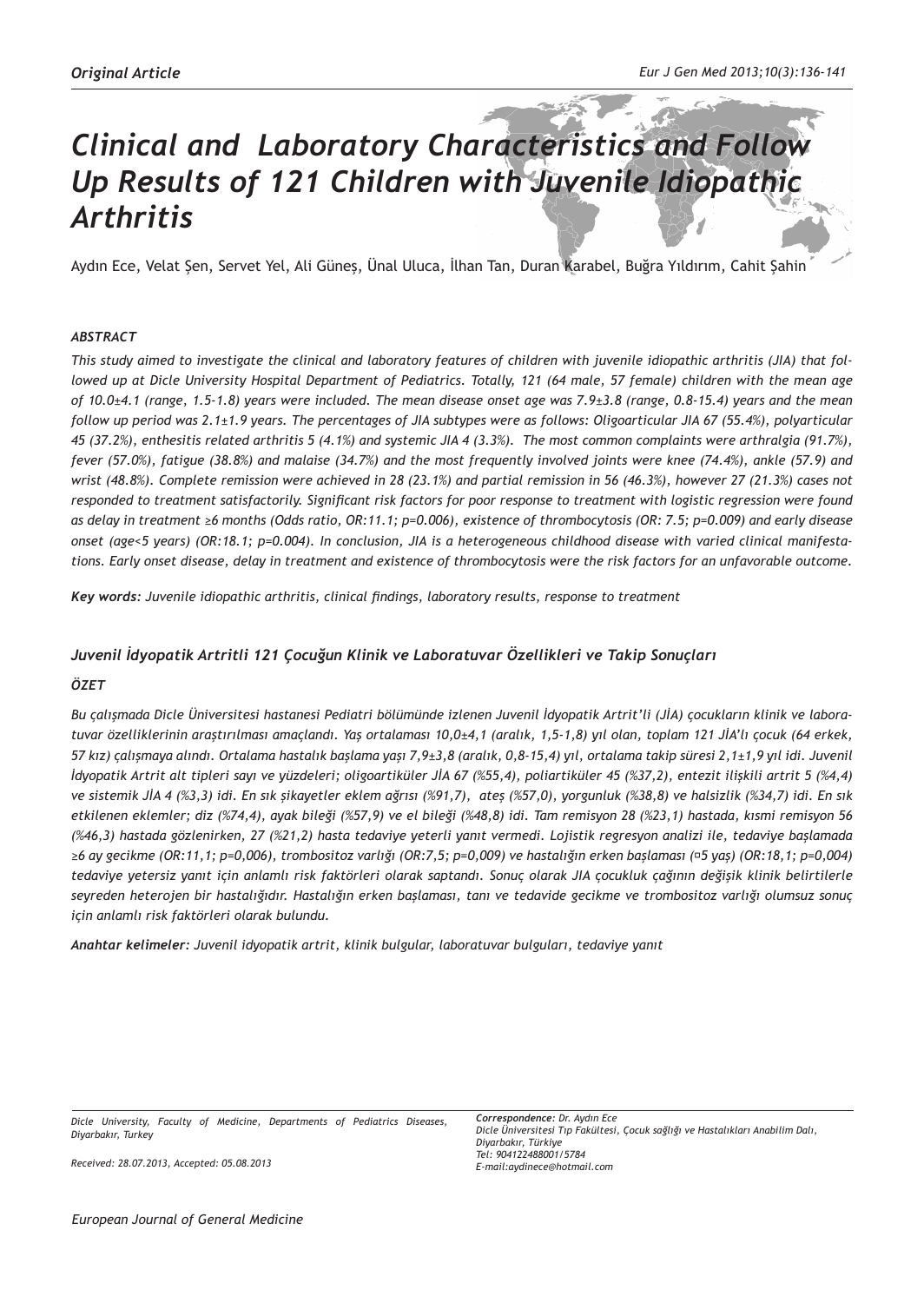## **INTRODUCTION**

Juvenile idiopathic arthritis (JIA) is chronic inflammatory disease that affects synovial membranes of joints and sometime extraarticular organs including liver, spleen, pleura and pericardium. The incidence of JIA is estimated as 2 to 20 cases per 100,000 children, with a worldwide prevalence of 16-150 per 100,000 children (1-4). JIA is a heterogenous group of autoimmune diseases and may lead to childhood disability. Early diagnosis of JIA is difficult and usually laboratory evidence of inflammation is available. The diagnosis of JIA is one of exclusion, obligating to rule out rheumatic, infectious and other potential causes of chronic synovitis (1, 6,7). Classification of JIA has changed over the years and different percentages and clinical characteristics of subgroups have been reported in various studies from particular areas of the world. Management of JIA is time-consuming and drug for treatment of JIA often have undesirable side effects (4, 8-11). Despite various previous studies on predictive factors for good or poor prognosis of JIA, no consensus available about the prognostic factors of the disease (12-14).

In this study we aimed to investigate clinical and laboratory features of our JIA patients and determine prognostic factors for poor or well response to treatment.

#### **MATERIALS AND METHODS**

The study group included 121 children with JIA (64 male, 57 female). The diagnosis of JIA was done according to the classification criteria set up by Task Force of Pediatric Standing Committee of International League of Associations for Rheumatology (ILAR) (6). Patients having arthritis due to any other systemic illnesses such as systemic lupus erythematosus, juvenile dermatomyositis or familial Mediterranean Fever were excluded. Age of patient, age at disease onset, age at diagnosis and duration of treatment delay were determined and recorded. Clinical symptoms and signs of patients such as arthritis, arthralgia, fever, fatigue, malaise and morning stiffness were searched and recorded.

Laboratory studies, including white blood cell count (WBC), platelet count, hemoglobin (Hb), hematocrit, erythrocyte sedimentation rate (ESR), C-reactive protein (CRP), rheumatoid factor (RF) and anti-nuclear antibody (ANA) were performed with standard methods. Some accepted normal limits for laboratory tests were as follows: ESR as <15 mm/h, CRP 0-5 mg/dl, peripheral leukocyte count 4000-10000/mm<sup>3</sup> , platelet count 150-  $400~10^{3}/$ mm $^{3}$ 

The overall outcome was determined as three levels according to European League Against Rheumatism disease activity criteria (15): A) Complete remission- Clinical remission without disease activity, B) Partial remission- certain disease activity without abnormal joints, C) Non-remission (Continuous or repeating disease activity with abnormal joints). Following prognostic factors were investigated; gender, disease onset age, time from onset to regular treatment, number of involved joints, existence of anemia, thrombocytosis, high CRP or high ESR at diagnosis.

Drugs that given to JIA patients were naproxen sodium, indomethacin, methotrexate, sulfasalazine, etanercept, steroids and folic acid. Physiotherapy was offered to patients as either home exercise after initial coaching or encouragement physical activity at home. All JIA patients underwent periodic ophthalmologic examination for the existence of uveitis or cataract.

### *Statistical analysis*

All statistical analyses were done using SPSS 11.5 (SPSS Inc., Illinois, Ca, USA). Categorical variables were expressed as numbers and percentages, and numerical data as mean plus minus standard deviations. Differences between groups were determined by Chisquare test, Student's t test or Mann-Whitney U test. Prognostic factors were examined by logistic regression analysis. P value of less than 0.05 was accepted as significant.

#### **RESULTS**

The study population included 121 children (64 male, 57 female) with JIA. The mean age of patients was  $10.0±4.1$  (range, 1.5-18) years. The mean age of disease onset was  $7.9\pm3.8$  (range, 0.8-15.4) years and the mean follow up period was  $2.1 \pm 1.9$  (range, 0.3-9.2) years. The mean duration for delay in diagnosis was  $6.8\pm8.7$  (median 5; range, 2-60) months.

Clinical and laboratory characteristics of patients are given in Table 1. JIA subtypes were as follows: Oligoarticular 67 (55.4%), polyarticular 45 (37.2%), enthesitis related arthritis (ERA) in 5 (4.1%) and systemic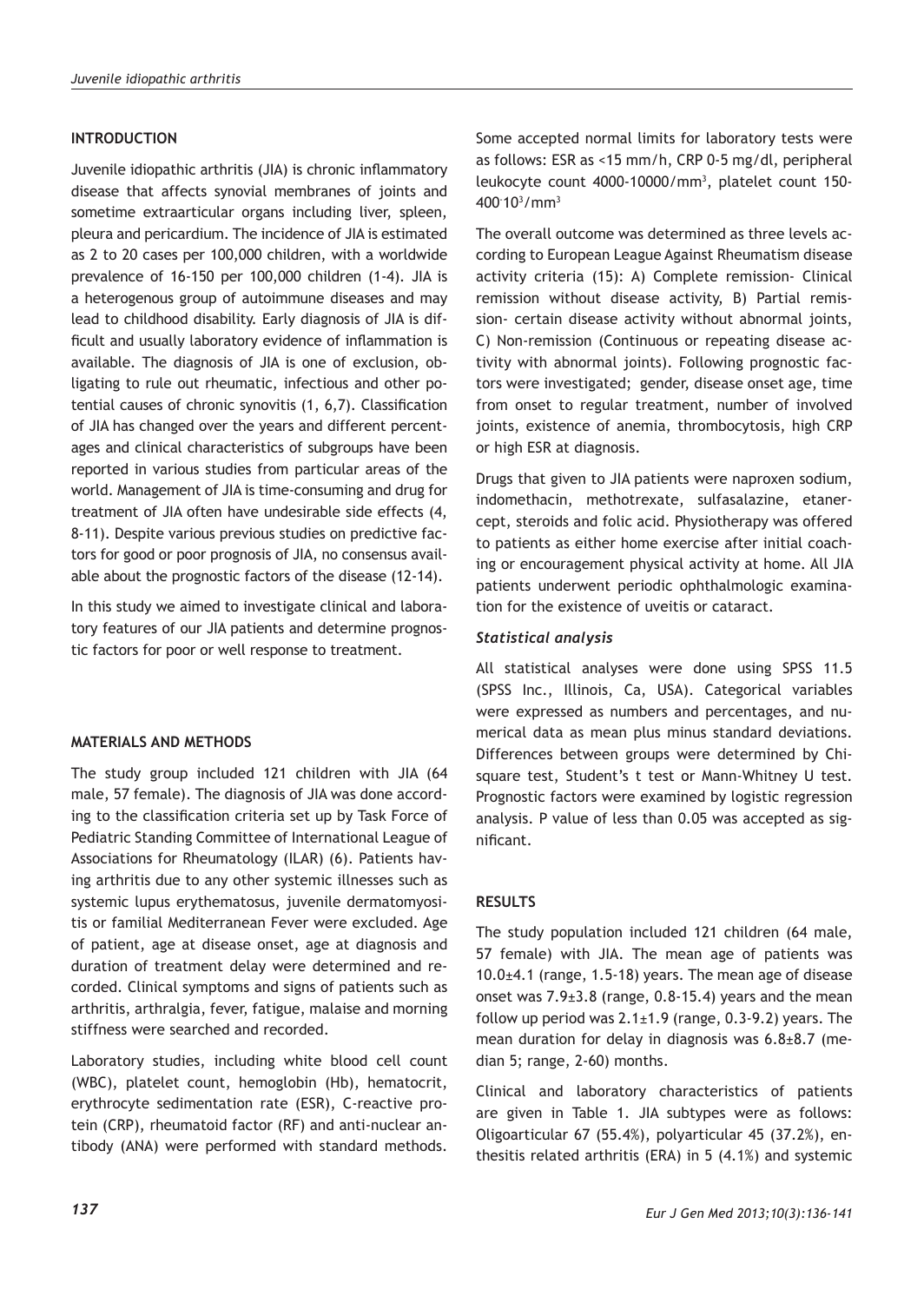|                      | n (%)      |
|----------------------|------------|
| Complaints           |            |
| Arthralgia           | 111 (91.7) |
| Fever                | 69 (57.0)  |
| Fatigue              | 47 (38.8)  |
| Malaise              | 42 (34.7)  |
| Morning stiffness    | 23 (19.0)  |
| Involved joint       |            |
| Knee                 | 90 (74.4)  |
| Ankle                | 70 (57.9)  |
| Wrist                | 59 (48.8)  |
| Hand finger          | 42 (34.7)  |
| Elbow                | 36(29.8)   |
| Foot finger          | 27 (22.3)  |
| Hip                  | 23 (19.0)  |
| Sacroilliac joint    | 12 (10.0)  |
| Laboratory finding   |            |
| <b>Increased CRP</b> | 86 (71.1)  |
| Increased ESR        | 82 (67.8)  |
| Thrombocytosis       | 64 (52.9)  |
| Leukocytosis         | 49 (40.5)  |
| Anemia               | 49 (40.5)  |

*Table 1. Clinical and laboratory characteristics of children with juvenile idiopathic arthritis*

*CRP: C-reactive protein, ESR: Erythrocyte sedimentation rate*

onset 4 (3.3%) (Table 2). Polyarticular JIA group included more girls (55.1%), while oligoarticular JIA subgroup had predominantly male patients (58.3%).

Effected joints with the decreasing order were knee, ankle, wrist, hand fingers, elbow, foot fingers, hip and sacroiliac joint with the percentages from 74.4% to 10.0% (Table 1). Uveitis was found in 8 (6.6%) of patients

|  | Table 3. Anti-inflammatory drugs given to patients |  |
|--|----------------------------------------------------|--|
|  | and patient outcome of patients at last control    |  |

| Drugs                                          | n (%)     |
|------------------------------------------------|-----------|
| Non-steroids                                   | 85 (70.2) |
| Methotrexate                                   | 77 (63.6) |
| Steroids                                       | 32(26.4)  |
| Sulfasalazine                                  | 21(17.4)  |
| Others (Etanercept, cyclosporine etc.) 7 (5.8) |           |
| Patient satisfaction                           |           |
| Partial remission                              | 56 (46.3) |
| Complete remission                             | 28(23.1)  |
| Mild improvement                               | 10(8,3)   |
| Very few improvement                           | 12(9.9)   |
| No remission                                   | 15 (12.4) |

|          |  | Table 2. Juvenile idiopathic arthritis subtypes of |  |
|----------|--|----------------------------------------------------|--|
| patients |  |                                                    |  |

| paciciico              |          |  |
|------------------------|----------|--|
| JIA subgroups          | n(%)     |  |
| Oligoarticular JIA     | 67(55.4) |  |
| Polyarticular $RF (+)$ | 10(8.3)  |  |
| Polyarticular RF(-)    | 35(28.9) |  |
| Systemic JIA           | 4(3.3)   |  |
| <b>ERA</b>             | 5(4.1)   |  |
|                        |          |  |

*RF: Rheumatoid factor, ERA: Enthesitis related arthritis*

which all of them had oligoarticular arthritis.

There were no differences in the ratios of anemia and elevated inflammatory markers between oligoarticular and polyarticular JIA subgroups (data not shown, p>0.05). However, polyarticular subgroup had more frequent fatigue (61.2% vs. 23.6%; p<0.001), malaise (53.1% vs. 15.3%; p<0.001), anorexia (61.2% vs. 22.2%; p<0.001), morning stiffness (28.6% vs. 12.5%; p=0.027) and low-grade fever (70.8% vs. 48.6%; p=0.016) compared with the oligoarticular subgroup.

The most frequently used anti-inflammatory drugs were non-steroid anti-inflammatory drugs (NSAID, naproxen, ibuprofen or indomethacin) (70.2%), methotrexate (63.6%), and steroids (26.4%) (Table 3). Complete remission was achieved in 28 (23.1%) patients and partial remission in 56 (46.3%). Others (18.2%) followed up with mild and very few improvements and no-remission achieved in 12.4% of patients (Table 3).

Abnormal laboratory test results at hospital admission were as follows: leukocytosis in 50 (41.0%) patients, thrombocytosis in 64 (52.9%), high ESR in 82 (67.8%), high CRP in 86 (71.1%) and anemia in 49 (40.5%) (Table 1). The mean ESR level was 38.0±31.5 (range, 2-120) mm/h, mean WBC 10.4±4.2 (range, 4.6-37.0) ×103/ml, platelet count 437±157 (range, 156-1164) ×103/ml, hemoglobin level was  $11.1\pm1.7$  (range,  $7-16$ ) g/dl and hematocrit level was 33.0±4.7 (range, 16-47).

Patients were divided according to treatment response subgroups as sufficient response group (Complete and partial remission) (n=84) and insufficient response group (no remission or few or mild improvement) (n=37). There were significant differences between sufficient and insufficient response groups in the frequencies of anemia (p=0.019) and thrombocytosis (p<0.001) (Table 4).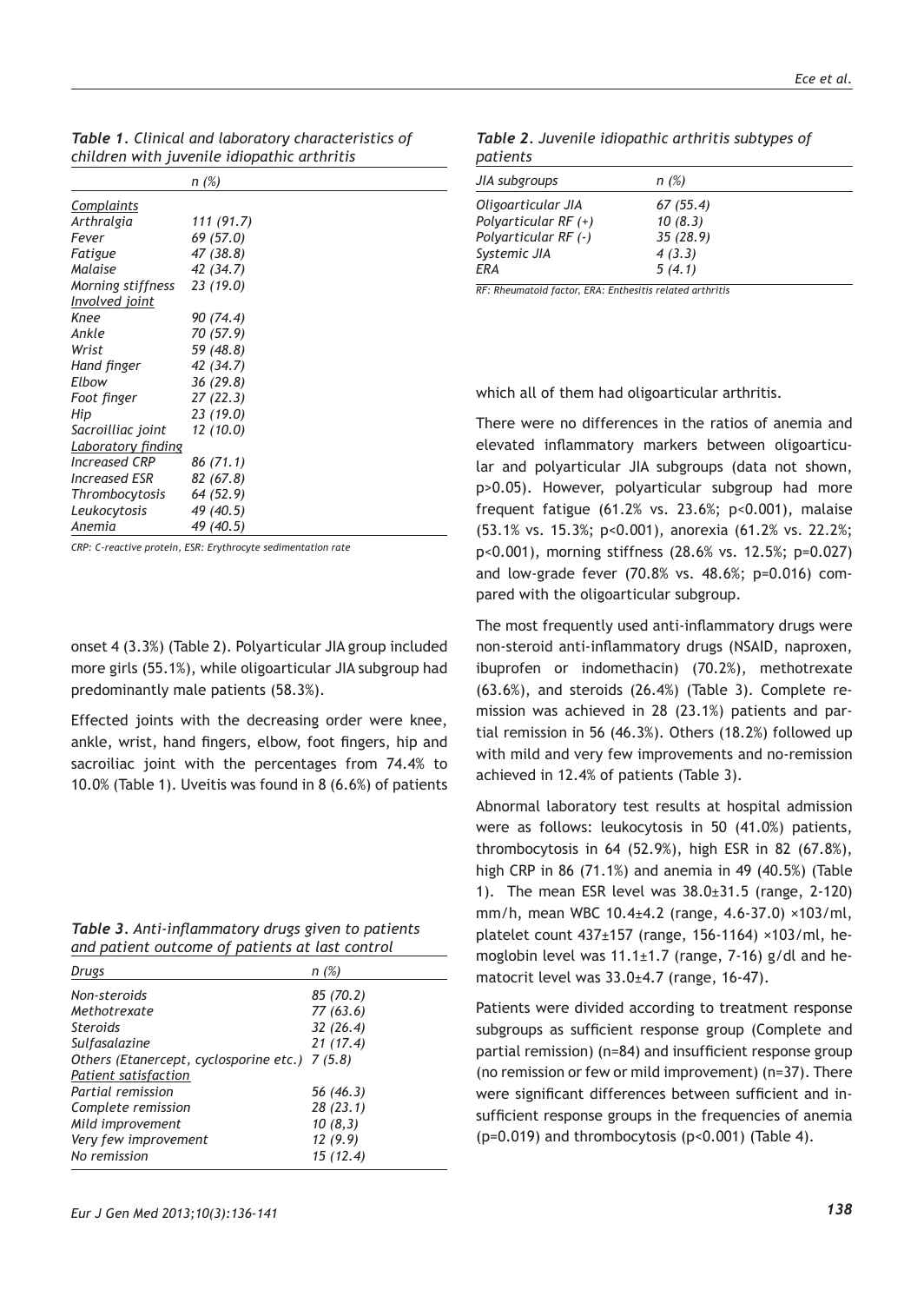|                    | Sufficient response* (n:84) | Insufficient response** (n:37) | p value |
|--------------------|-----------------------------|--------------------------------|---------|
| <b>Anemia</b>      |                             |                                |         |
| Yes                | 23(27.4)                    | 19(51.4)                       | 0.019   |
| No                 | 61(72.6)                    | 18(48.6)                       |         |
| Thrombocytosis     |                             |                                |         |
| Yes                | 30(35.7)                    | 26(70.3)                       | < 0.001 |
| No                 | 54(64.3)                    | 11(29.7)                       |         |
| Oligoarticular     | 28(33.3)                    | 23(62.2)                       | 0.027   |
| Polyarticular      | 56 (66.7)                   | 14(37.8)                       |         |
| Age of JIA onset   |                             |                                |         |
| <5 years           | 14(16.7)                    | 18 (48.7)                      | < 0.001 |
| 5-9 years          | 26(31.0)                    | 11(29.7)                       |         |
| >9 years           | 44 (52.3)                   | 8(21.6)                        |         |
| Delay in diagnosis |                             |                                |         |
| $\leq$ 3 months    | 33(82.5)                    | 7(18.9)                        | < 0.001 |
| 3-6 months         | 30(81.1)                    | 7(18.9)                        |         |
| $\geq$ 6 months    | 21(47.7)                    | 23(62.2)                       |         |

*Table 4. Comparisons of factors that associated with response to treatment (n (%).*

Response to treatment was significantly different between oligoarticular and polyarticular JIA subgroups in favor of polyarticular subtype. Oligoarticular JIA group had significantly higher frequency of insufficient response (44.8%) compared with polyarticular JIA group (20.0%) (p=0.027). The frequency of insufficient response was significantly higher in age below 5 years compared with age over 9 years (48.7% vs. 21.6%, respectively; p<0.001) (Table 4). Delay in diagnosis and starting treatment ≥6 months was found to be associated with significantly more frequent poor outcome compared with delay  $\leq$ 3 months and 3-6 months (62.2%) vs. each 18.9%, respectively; p<0.001) (Table 4). No significant differences were found in the mean disease onset age, follow up period, hematocrit, platelet count, CRP and WBC between JIA subgroups (data not shown, p>0.05).

Logistic regression analysis revealed that delay in diagnosis and treatment of JIA [Odds Ratio, OR:11.17 (Confidence Interval, CI: 1.98-63.16) , p=0.006], and existence of thrombocytosis [OR:7.35 (CI:1.63-33.12), p=0.009], and early onset disease (before age of 5 years) [OR:18.4 (CI:2.13-70.41), p=0.004] are factors associated with an unfavorable outcome; however, polyarticular involvement [OR:0.08 (CI:0.01-0.45), p=0.004] and late onset disease [OR:0.05 (CI:0.01-0.37), p=0.004] were found as predictors of a favorable outcome.

#### **DISCUSSION**

Juvenile idiopathic arthritis is the most common chronic rheumatic disease of childhood. Children with JIA suffered from chronic pain and frequently experience important daily life limitations. The disease generally has a life-long course and relapsing symptoms with increased acute phase markers. Sometimes JIA can lead to limited joint movements and even disability (5). JIA is not a sole disease instead it is a group of diseases that included at least 6 subtype according to new ILAR classification (6). These subgroups are oligoarticular, polyarticular, ERA, systemic onset JIA, psoriatic arthritis and undifferentiated arthritis. Additionally oligoarticular and polyarticular subtypes had even subgroups within them.

In present study, we evaluated 121 children with JIA and found subgroups as follows: Oligoarticular 55.4%, polyarticular 37.2%, ERA 4.1% and systemic JIA 3.3%. No patient had psoriatic arthritis. Although a study from Nigeria reported polyarthritis as the most common and systemic form as the rarest subtype; two studies from China reported systemic arthritis and ERA as the most common subtypes of JIA (9-11). In our study, polyarticular arthritis was the most common subtype and ERA and systemic onset JIA were the rarest subtypes. Generally, oligoarticular JIA has been reported as the most common subtype accounting 50% to 60% of cases with a peak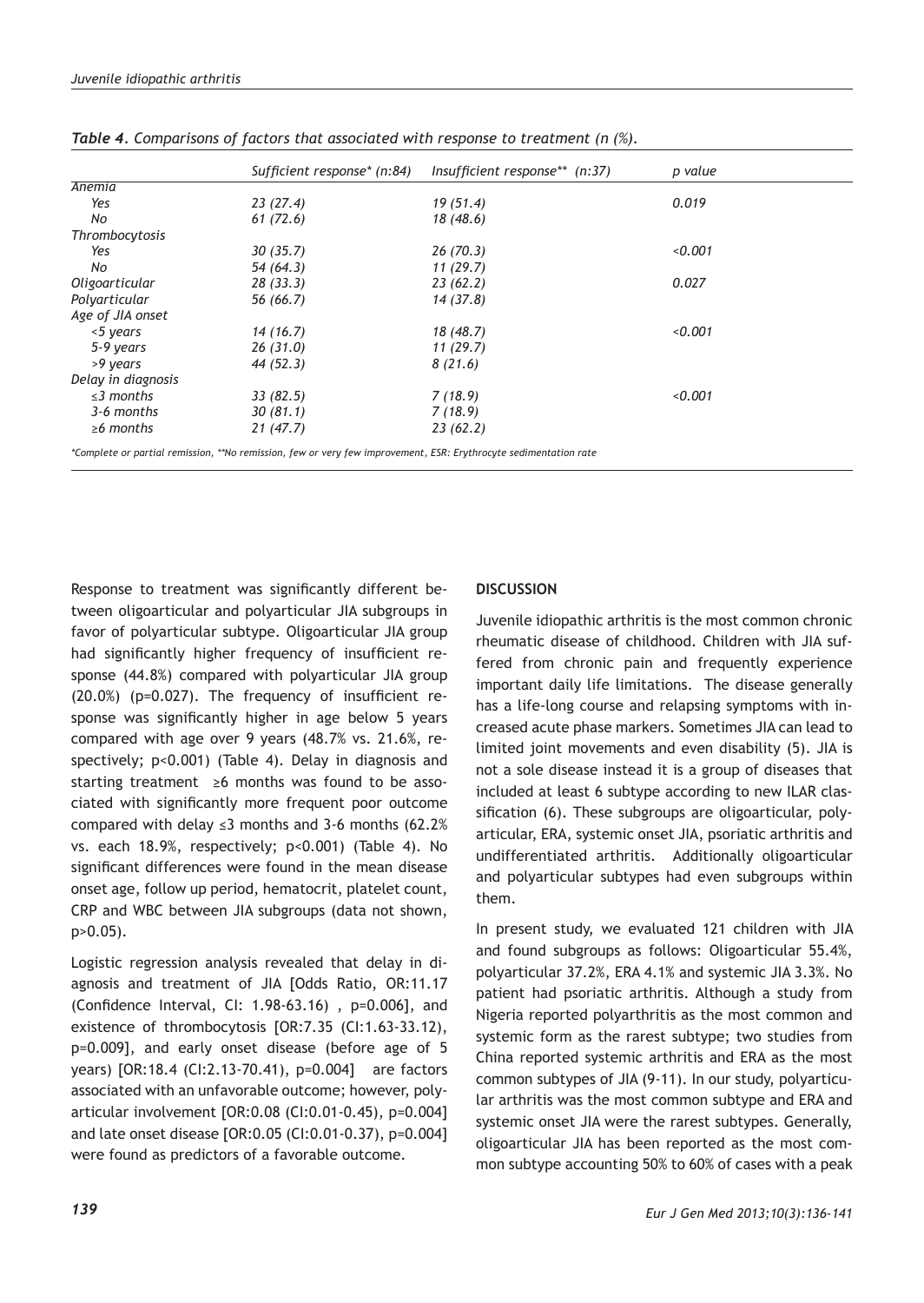age of onset between 1 and 3 years. Knees and ankles are most commonly affected and at presentation and 50% of patients had monoarthritis (5,8). Our patients with oligoarthritis showed joint involvements with the percentages within oligoarthritis group as follows: knee (70.8%), ankle (51.4%), wrist (26.4%), hip (16.7%), elbow (15.3%) and sacroiliac joint (10.0%). Our patients with monoarthritis constituted 20.8% of cases in oligoarthritis subgroup.

Polyarticular JIA accounts for 25% to 40% of JIA and is subdivided in to RF positive and RF negative subgroups (5). Girls with polyarthritis account twice the number of boys. Similar to most rheumatic diseases the frequency of polyarticular JIA is twice in girls compared with boys, reflecting the female predominance (5,8). Our oligoarticular JIA subgroup had predominantly male patients (58.3%), while polyarticular group included more girls (55.1%) as in concordant with the percentages of subgroups that reported in the literature (1-4).

Polyarticular JIA patients may have constitutional symptoms such as fatigue, anorexia, weight loss, anemia, elevated inflammatory markers, morning stiffness and low-grade fever (5). Although, no differences were found in the ratios of anemia and elevated inflammatory markers between our oligoarticular and polyarticular JIA subgroups; polyarticular subgroup had more frequent fatigue, malaise, anorexia, morning stiffness and low grade fever compared with the oligoarticular subgroup, in consistent with the literature.

ERA frequency has been reported as 1-10% in different countries. Because the symptoms and signs of ERA were relatively less than other subtypes and disease progression is relatively slow, it can be easily misdiagnosed. ERA constituted 4.1% of our study group in compatible with the percentages that reported in the literature (1, 3-8).

Macrophage activation syndrome (MAS) is an uncommon but potentially life-threatening syndrome seen in systemic JIA. Clinical features of MAS include fever, pancytopenia, liver failure, coagulopathy with hemorrhage or thrombophilia, encephalopathy, and seizures. In two of our patients macrophage activating syndrome developed and successfully treated with early diagnosis and intravenous high dose steroids.

The mean CRP, ESR and leukocyte count were found to be increased in active phase of our patients. Additionally, elevated levels of acute phase markers were found in 40.5% to 71% of our patients. However, no differences were found between subgroups of our JIA patients in the viewpoint of the mean levels of acute phase reactants and in the percentages of high-level acute phase reactants. The active period of JIA is always together with an increase in acute phase reactant levels including WBC, ESR, and CRP (8). However, in JIA patients inflammatory markers (CRP or ESR) may be normal in the setting of active disease and the clinician may be falsely reassured that the patient does not have active disease (5).

Rheumatoid factor has been found as positive in 85% of rheumatoid arthritis, while only 5-10% of JIA patients had positive RF test results. In some countries, positive RF ratio was reported as 25-34% of JIA children (8). In our study group, RF was found as positive in 8.3% of patients and these patients constituted a subgroup of polyarticular subtype.

In our study group, complete remission was achieved in 23.1% of overall patients. Partial remission, which means certain disease activity without abnormal joints, was achieved in 46.3% of our JIA patients. Response to treatment in our patients was significantly better in polyarticular subtype compared with oligoarticular subtype. Complete and partial responses were found in 80% of our polyarticular JIA patients, while 55.2% of our oligoarticular patients had good response to treatment. In contrast with the previous reports, more frequent good response in our polyarticular JIA compared with oligoarticular ones, may be result from differences in patients compliance to treatment. More dramatic response to treatment in polyarticular subgroup may result in better compliance and resultant long-term well response to treatment. Ravelli et al. (12) reported the remission rates of JIA in various subtypes as follows; systemic JIA 33-38%, persistent Oligoarthritis 47-73%, extended Oligoarthritis 12-35% and RF (+) polyarthritis as 0-15%.

Rheumatoid factor positive polyarticular JIA accounts for only 5% to 10% of JIA. Seropositive polyarticular JIA patients have early onset, aggressive, erosive and symmetrical polyarthritis. Disease onset is typically seen in children older than 8 years with 90% of female predominance (1,5). In consistence with the literature, male/ female ratio of our 10 polyarticular RF (+) JIA patients was 3/7, however, contrast to literature 6 of these patients had good response to treatment.

Although many efforts have been spent to find predictive factors for poor prognosis in JIA, no consensus have